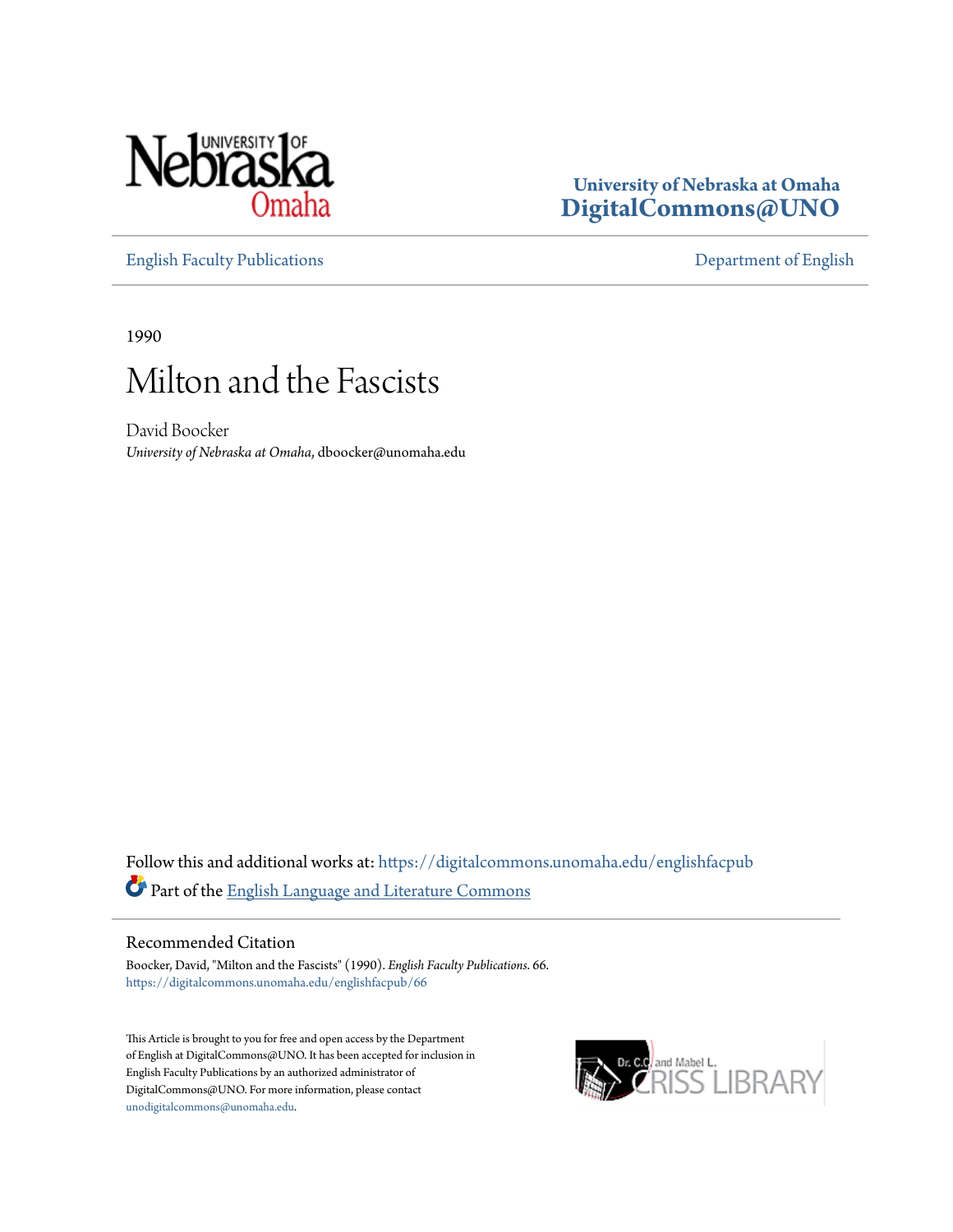to recall the event itself more abstractly. All people clothe their memories in a narrative dress. Further research into published autobiographies will help to support or refute the hypothesis which is presently based on oral evidence.

#### MILTON AND THE FASCISTS

#### David Boocker Tennessee Technological University

In August 1925 the Italians placed a memorial tablet honoring Milton on the wall of the Paradisino at Vallombrosa, where he is said to have stayed during his tour of Italy. Actual evidence that Milton was at Vallombrosa is scant; all we really have are lines 302-4 of Book I of Paradise Lost. Nevertheless, the Italians did place the memorial tablet in his honor. The question is why.

One critic seems to believe that the monks invented the story about Milton's visit and placed the tablet in his honor to attract tourists and sell liqueurs. This is doubtful, since the monks were not responsible for the tablet. All evidence points to the fact that the tablet was placed for political reasons. Mussolini had declared his dictatorship in January of 1925, and he wanted nothing more than to create strong political ties with Great Britain. This paper suggests that the ceremony represented an attempt to build these ties. Speeches given at the ceremony celebrate Milton's "moral purity" and his friendship with Cromwell, the latter of whom is compared favorably to Mussolini. The keynote speaker was Ugo Ojetti, said to be Mussolini's "chief spokesman on cultural matters."

Moreover, Mussolini was having problems in Italy convincing many intellectuals to join his cause. In 1925 a group of these intellectuals had gathered to make a collective statement on the compatibility between fascism and intelligence, and to carve out some new ideas about the function of art under the new regime. There was little agreement, and Mussolini, still recognizing the importance of the support of intellectuals, created what was essentially a propaganda ministry to sponsor events such as the one at Vallombrosa.

Interestingly enough, no one in either